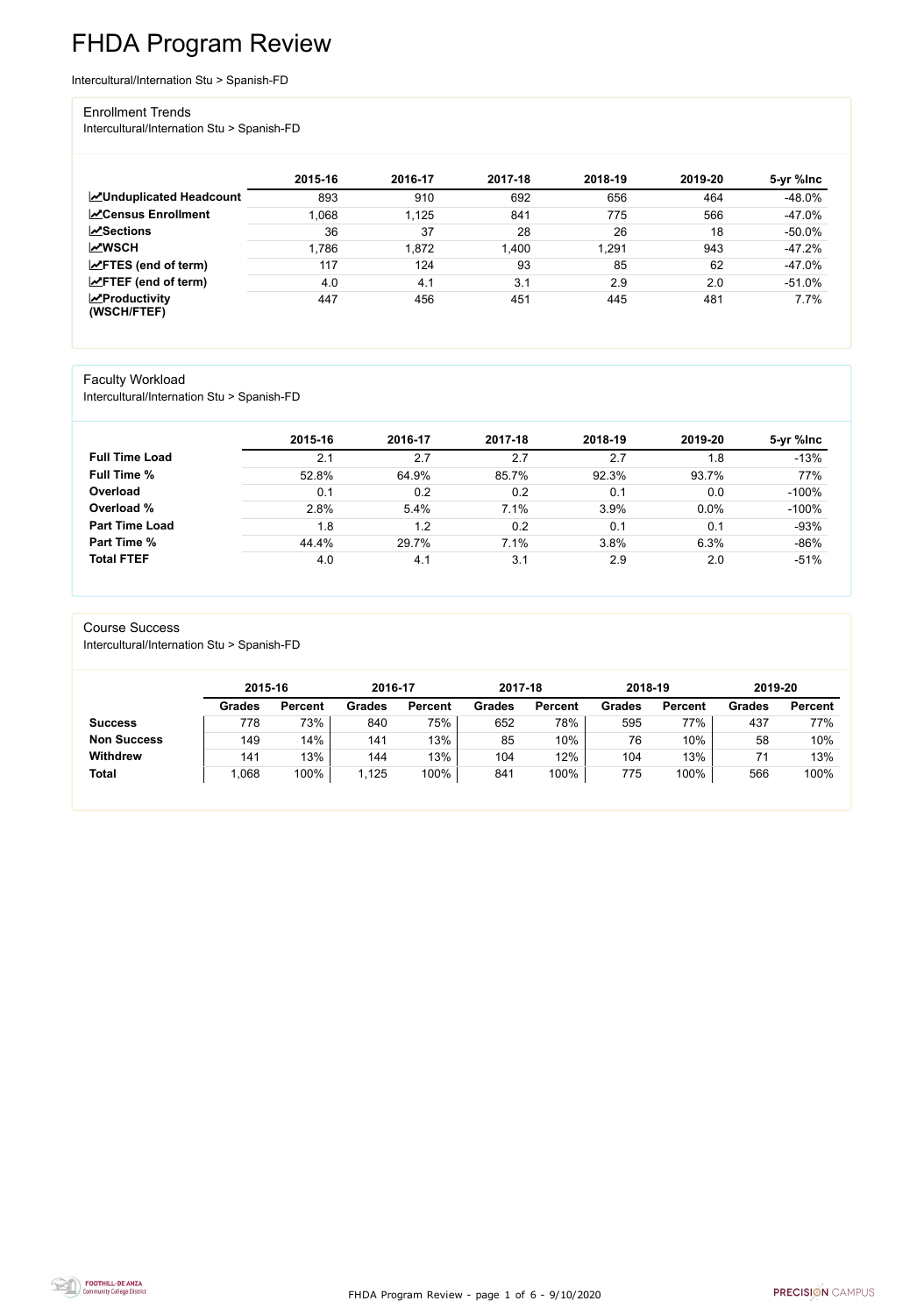FHDA Program Review - page 2 of 6 - 9/10/2020



### Course Success for African American, Latinx, and Filipinx Students

### Course Success for Asian, Native American, Pacific Islander, White, and Decline to State Students

|                    |               | 2015-16        |               | 2016-17        | 2017-18       |                | 2018-19       |                | 2019-20 |                |
|--------------------|---------------|----------------|---------------|----------------|---------------|----------------|---------------|----------------|---------|----------------|
|                    | <b>Grades</b> | <b>Percent</b> | <b>Grades</b> | <b>Percent</b> | <b>Grades</b> | <b>Percent</b> | <b>Grades</b> | <b>Percent</b> | Grades  | <b>Percent</b> |
| <b>Success</b>     | 371           | 70%            | 418           | 74%            | 312           | 77%            | 292           | 75%            | 204     | 72%            |
| <b>Non Success</b> | 90            | 17%            | 68            | $12\%$         | 50            | 12%            | 44            | 11%            | 38      | 13%            |
| <b>Withdrew</b>    | 67            | 13%            | 77            | 14%            | 45            | 11%            | 51            | 13%            | 41      | 14%            |
| <b>Total</b>       | 528           | 100%           | 563           | 100%           | 407           | 100%           | 387           | 100%           | 283     | 100%           |

|                    | 2015-16       |                | 2016-17       |                | 2017-18       |                | 2018-19       |                | 2019-20       |                |
|--------------------|---------------|----------------|---------------|----------------|---------------|----------------|---------------|----------------|---------------|----------------|
|                    | <b>Grades</b> | <b>Percent</b> | <b>Grades</b> | <b>Percent</b> | <b>Grades</b> | <b>Percent</b> | <b>Grades</b> | <b>Percent</b> | <b>Grades</b> | <b>Percent</b> |
| <b>Success</b>     | 407           | 75%            | 422           | 75%            | 340           | 78%            | 303           | 78%            | 233           | 82%            |
| <b>Non Success</b> | 59            | 11%            | 73            | 13%            | 35            | 8%             | 32            | 8%             | 20            | 7%             |
| <b>Withdrew</b>    | 74            | 14%            | 67            | 12%            | 59            | 14%            | 53            | 14%            | 30            | 11%            |
| <b>Total</b>       | 540           | 100%           | 562           | 100%           | 434           | 100%           | 388           | 100%           | 283           | 100%           |
|                    |               |                |               |                |               |                |               |                |               |                |

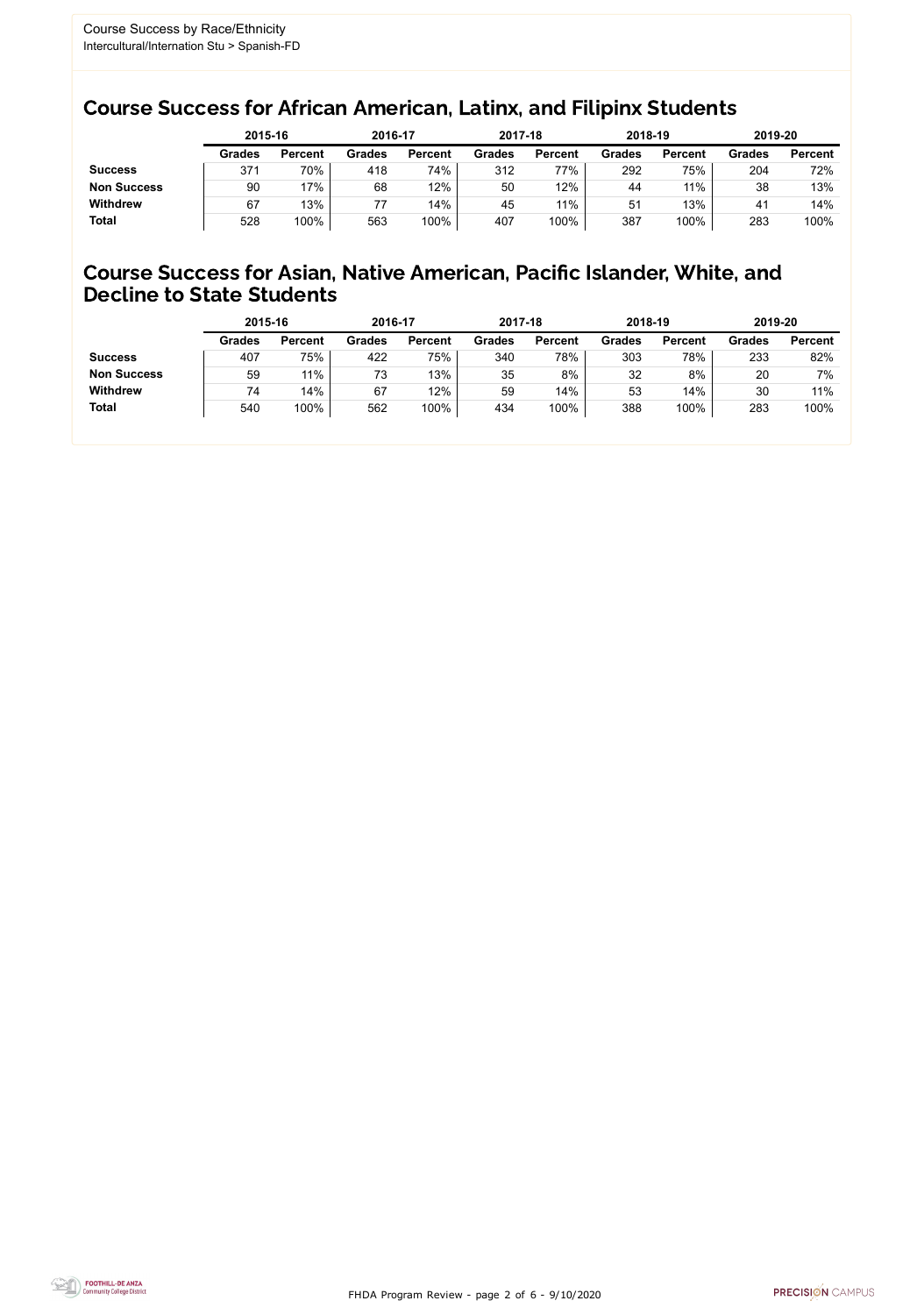

Some courses may continue to be listed but no longer have data due to renumbering or because the course was not offered in the past five years.



### by Gender

|                     | 2015-16 |                |      | 2016-17        |     | 2017-18        | 2018-19 |                | 2019-20 |                |
|---------------------|---------|----------------|------|----------------|-----|----------------|---------|----------------|---------|----------------|
|                     | Enr     | <b>Percent</b> | Enr  | <b>Percent</b> | Enr | <b>Percent</b> | Enr     | <b>Percent</b> | Enr     | <b>Percent</b> |
| <b>Female</b>       | 586     | 55%            | 615  | 55%            | 448 | 53%            | 432     | 56%            | 302     | 53%            |
| <b>Male</b>         | 471     | 44%            | 497  | 44%            | 386 | 46%            | 340     | 44%            | 257     | 45%            |
| <b>Not Reported</b> |         | 1%             | 13   | $1\%$          |     | 1%             |         | 0%             |         | $1\%$          |
| <b>Total</b>        | 1,068   | 100%           | ,125 | 100%           | 841 | 100%           | 775     | 100%           | 566     | 100%           |

### by Ethnicity

|                         |       | 2015-16        |       | 2016-17        |     | 2017-18        |     | 2018-19        | 2019-20 |                |
|-------------------------|-------|----------------|-------|----------------|-----|----------------|-----|----------------|---------|----------------|
|                         | Enr   | <b>Percent</b> | Enr   | <b>Percent</b> | Enr | <b>Percent</b> | Enr | <b>Percent</b> | Enr     | <b>Percent</b> |
| <b>African American</b> | 53    | 5%             | 50    | 4%             | 36  | 4%             | 37  | 5%             | 28      | 5%             |
| <b>Asian</b>            | 301   | 28%            | 266   | 24%            | 242 | 29%            | 208 | 27%            | 155     | 27%            |
| <b>Filipinx</b>         | 56    | 5%             | 57    | 5%             | 41  | 5%             | 43  | 6%             | 25      | 4%             |
| Latinx                  | 419   | 39%            | 456   | 41%            | 330 | 39%            | 307 | 40%            | 230     | 41%            |
| <b>Native American</b>  | 5     | 0%             | 10    | $1\%$          | 5   | 1%             | 4   | 1%             | 4       | $1\%$          |
| <b>Pacific Islander</b> | 8     | $1\%$          | 8     | $1\%$          | 6   | $1\%$          | 3   | $0\%$          |         | $0\%$          |
| White                   | 206   | 19%            | 258   | 23%            | 172 | 20%            | 159 | 21%            | 113     | 20%            |
| <b>Decline to State</b> | 20    | 2%             | 20    | 2%             | 9   | 1%             | 14  | 2%             | 10      | 2%             |
| <b>Total</b>            | 1,068 | 100%           | 1,125 | 100%           | 841 | 100%           | 775 | 100%           | 566     | 100%           |

### by Age

|              | 2015-16 |                |       | 2016-17        |     | 2017-18        | 2018-19 |                | 2019-20 |                |
|--------------|---------|----------------|-------|----------------|-----|----------------|---------|----------------|---------|----------------|
|              | Enr     | <b>Percent</b> | Enr   | <b>Percent</b> | Enr | <b>Percent</b> | Enr     | <b>Percent</b> | Enr     | <b>Percent</b> |
| 19 or less   | 246     | 23%            | 254   | 23%            | 167 | 20%            | 144     | 19%            | 120     | 21%            |
| $20 - 24$    | 507     | 47%            | 526   | 47%            | 406 | 48%            | 390     | 50%            | 284     | 50%            |
| 25-39        | 239     | 22%            | 243   | 22%            | 210 | 25%            | 181     | 23%            | 107     | 19%            |
| $40 +$       | 76      | 7%             | 102   | 9%             | 58  | 7%             | 60      | 8%             | 55      | 10%            |
| <b>Total</b> | 1,068   | 100%           | 1,125 | 100%           | 841 | 100%           | 775     | 100%           | 566     | 100%           |

## by Education Level

|                           | 2015-16 |                |       | 2016-17        |     | 2017-18        | 2018-19 |                | 2019-20 |                |
|---------------------------|---------|----------------|-------|----------------|-----|----------------|---------|----------------|---------|----------------|
|                           | Enr     | <b>Percent</b> | Enr   | <b>Percent</b> | Enr | <b>Percent</b> | Enr     | <b>Percent</b> | Enr     | <b>Percent</b> |
| <b>Bachelor or higher</b> | 106     | 10%            | 138   | 12%            | 100 | 12%            | 86      | 11%            | 61      | 11%            |
| <b>Associate</b>          | 35      | 3%             | 23    | 2%             | 15  | 2%             | 13      | 2%             | 11      | 2%             |
| <b>HS/Equivalent</b>      | 829     | 78%            | 855   | 76%            | 649 | 77%            | 612     | 79%            | 446     | 79%            |
| <b>All Other</b>          | 98      | 9%             | 109   | 10%            |     | 9%             | 64      | 8%             | 48      | 8%             |
| <b>Total</b>              | .068    | 100%           | 1,125 | 100%           | 841 | 100%           | 775     | 100%           | 566     | 100%           |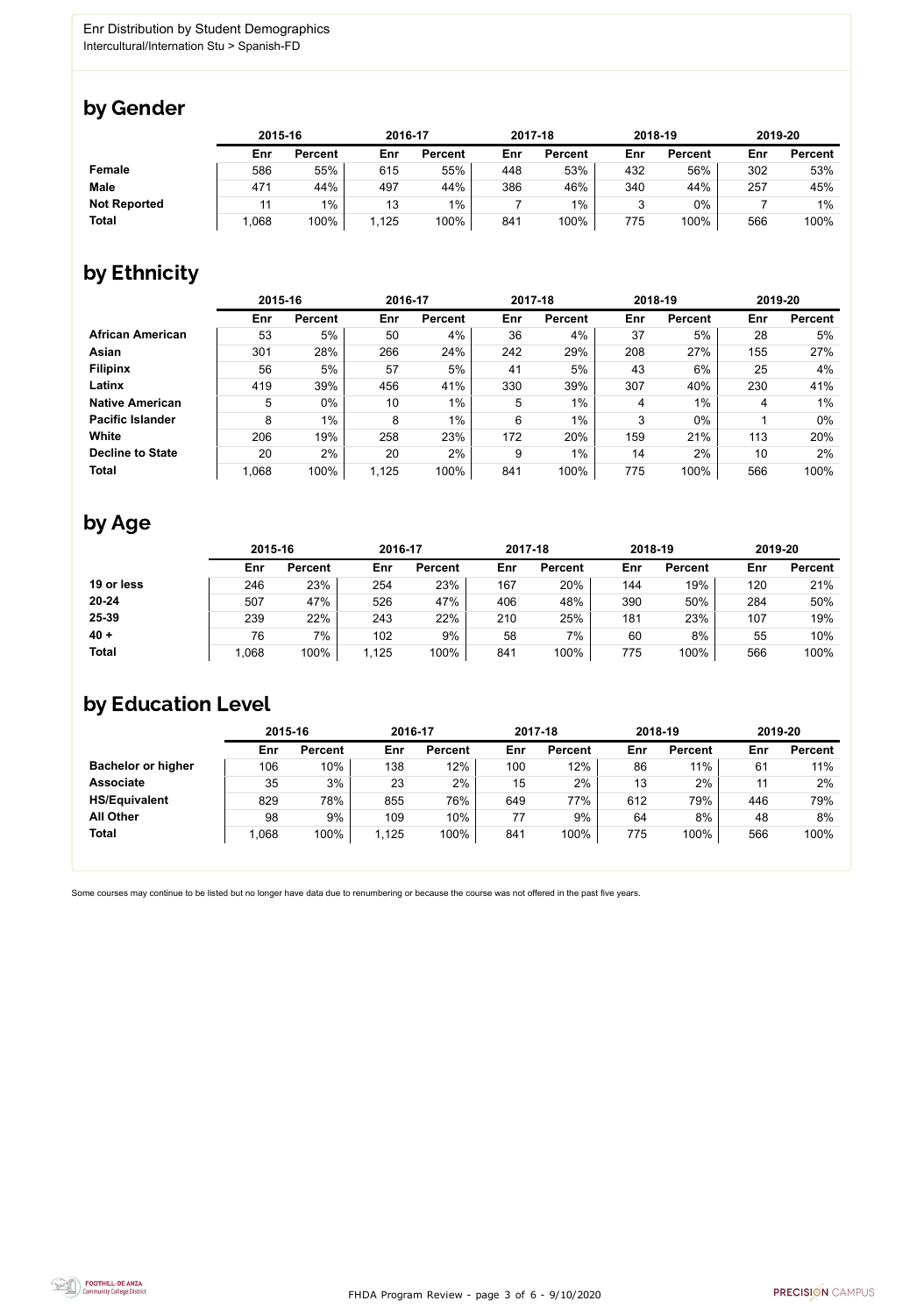FHDA Program Review - page 4 of 6 - 9/10/2020



### Success Rates by Gender Intercultural/Internation Stu > Spanish-FD

|                     | 2019-20        |                |               |                                 |               |                |               |                |  |  |  |  |
|---------------------|----------------|----------------|---------------|---------------------------------|---------------|----------------|---------------|----------------|--|--|--|--|
|                     | <b>Success</b> |                |               | <b>Total</b><br><b>Withdrew</b> |               |                |               |                |  |  |  |  |
|                     | <b>Grades</b>  | <b>Percent</b> | <b>Grades</b> | <b>Percent</b>                  | <b>Grades</b> | <b>Percent</b> | <b>Grades</b> | <b>Percent</b> |  |  |  |  |
| <b>Female</b>       | 241            | 80%            | 29            | 10%                             | 32            | 11%            | 302           | 100%           |  |  |  |  |
| <b>Male</b>         | 191            | 74%            | 28            | 11%                             | 38            | 15%            | 257           | 100%           |  |  |  |  |
| <b>Not Reported</b> |                | 71%            |               | 14%                             |               | 14%            |               | 100%           |  |  |  |  |
| All                 | 437            | 77%            | 58            | 10%                             |               | 13%            | 566           | 100%           |  |  |  |  |

|                     |               | 2018-19                              |               |                |               |                 |               |                |  |  |  |  |  |
|---------------------|---------------|--------------------------------------|---------------|----------------|---------------|-----------------|---------------|----------------|--|--|--|--|--|
|                     |               | <b>Non Success</b><br><b>Success</b> |               |                |               | <b>Withdrew</b> | <b>Total</b>  |                |  |  |  |  |  |
|                     | <b>Grades</b> | <b>Percent</b>                       | <b>Grades</b> | <b>Percent</b> | <b>Grades</b> | <b>Percent</b>  | <b>Grades</b> | <b>Percent</b> |  |  |  |  |  |
| <b>Female</b>       | 341           | 79%                                  | 42            | 10%            | 49            | 11%             | 432           | 100%           |  |  |  |  |  |
| <b>Male</b>         | 251           | 74%                                  | 34            | 10%            | 55            | 16%             | 340           | 100%           |  |  |  |  |  |
| <b>Not Reported</b> | ર             | 100%                                 |               | $0\%$          |               | 0%              |               | 100%           |  |  |  |  |  |
| All                 | 595           | 77%                                  | 76            | 10%            | 104           | 13%             | 775           | 100%           |  |  |  |  |  |

|                     |                | 2017-18        |                    |                |                 |                |               |                |  |  |  |  |  |
|---------------------|----------------|----------------|--------------------|----------------|-----------------|----------------|---------------|----------------|--|--|--|--|--|
|                     | <b>Success</b> |                | <b>Non Success</b> |                | <b>Withdrew</b> |                |               | <b>Total</b>   |  |  |  |  |  |
|                     | <b>Grades</b>  | <b>Percent</b> | <b>Grades</b>      | <b>Percent</b> | <b>Grades</b>   | <b>Percent</b> | <b>Grades</b> | <b>Percent</b> |  |  |  |  |  |
| Female              | 365            | 81%            | 34                 | 8%             | 49              | 11%            | 448           | 100%           |  |  |  |  |  |
| <b>Male</b>         | 282            | 73%            | 51                 | 13%            | 53              | 14%            | 386           | 100%           |  |  |  |  |  |
| <b>Not Reported</b> | ხ              | 71%            |                    | $0\%$          |                 | 29%            |               | 100%           |  |  |  |  |  |
| <b>All</b>          | 652            | 78%            | 85                 | 10%            | 104             | 12%            | 841           | 100%           |  |  |  |  |  |

|                     |               | 2016-17        |               |                |                 |                |               |                |  |  |
|---------------------|---------------|----------------|---------------|----------------|-----------------|----------------|---------------|----------------|--|--|
|                     |               | <b>Success</b> |               |                | <b>Withdrew</b> |                | <b>Total</b>  |                |  |  |
|                     | <b>Grades</b> | <b>Percent</b> | <b>Grades</b> | <b>Percent</b> | <b>Grades</b>   | <b>Percent</b> | <b>Grades</b> | <b>Percent</b> |  |  |
| Female              | 472           | 77%            | 70            | 11%            | 73              | 12%            | 615           | 100%           |  |  |
| <b>Male</b>         | 360           | 72%            | 71            | 14%            | 66              | 13%            | 497           | 100%           |  |  |
| <b>Not Reported</b> | 8             | 62%            |               | 0%             | b.              | 38%            | 13            | 100%           |  |  |
| All                 | 840           | 75%            | 141           | 13%            | 144             | 13%            | 1,125         | 100%           |  |  |

|                     | 2015-16        |                |                    |                |                 |                |               |                |  |
|---------------------|----------------|----------------|--------------------|----------------|-----------------|----------------|---------------|----------------|--|
|                     | <b>Success</b> |                | <b>Non Success</b> |                | <b>Withdrew</b> |                | <b>Total</b>  |                |  |
|                     | <b>Grades</b>  | <b>Percent</b> | <b>Grades</b>      | <b>Percent</b> | <b>Grades</b>   | <b>Percent</b> | <b>Grades</b> | <b>Percent</b> |  |
| <b>Female</b>       | 437            | 75%            | 78                 | 13%            | 71              | 12%            | 586           | 100%           |  |
| <b>Male</b>         | 334            | 71%            | 69                 | 15%            | 68              | 14%            | 471           | 100%           |  |
| <b>Not Reported</b> |                | 64%            | າ                  | 18%            | າ<br>∠          | 18%            |               | 100%           |  |
| All                 | 778            | 73%            | 149                | 14%            | 141             | 13%            | ,068          | 100%           |  |

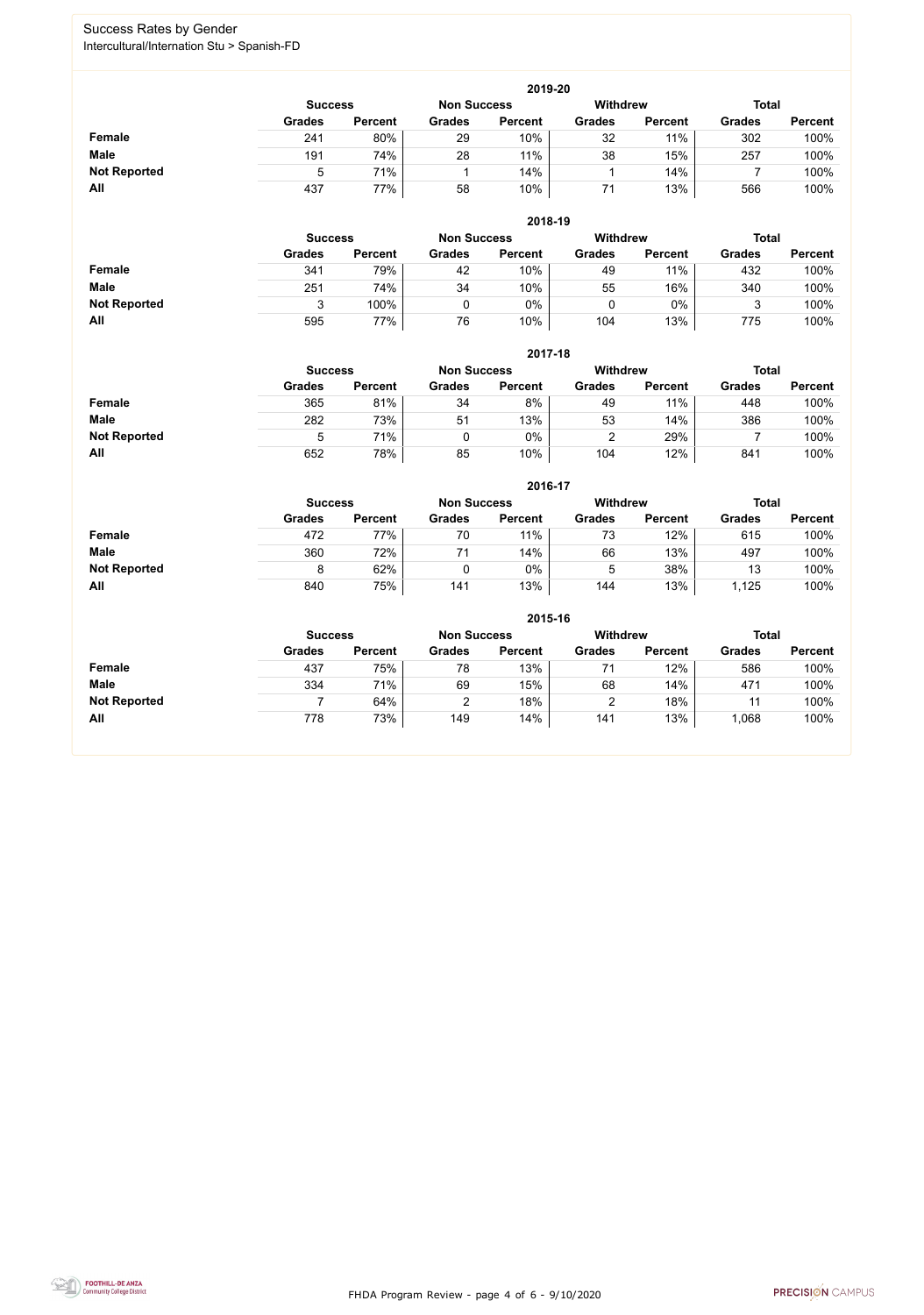FHDA Program Review - page 5 of 6 - 9/10/2020



### Success Rates by Age Intercultural/Internation Stu > Spanish-FD

|            | 2019-20        |                |                    |                |                 |                |               |                |  |
|------------|----------------|----------------|--------------------|----------------|-----------------|----------------|---------------|----------------|--|
|            | <b>Success</b> |                | <b>Non Success</b> |                | <b>Withdrew</b> |                | <b>Total</b>  |                |  |
|            | <b>Grades</b>  | <b>Percent</b> | <b>Grades</b>      | <b>Percent</b> | <b>Grades</b>   | <b>Percent</b> | <b>Grades</b> | <b>Percent</b> |  |
| 19 or less | 98             | 82%            | 9                  | 8%             | 13              | 11%            | 120           | 100%           |  |
| 20-24      | 206            | 73%            | 38                 | 13%            | 40              | 14%            | 284           | 100%           |  |
| 25-39      | 87             | 81%            | 8                  | 7%             | 12              | 11%            | 107           | 100%           |  |
| $40 +$     | 46             | 84%            | 3                  | 5%             | 6               | 11%            | 55            | 100%           |  |
| All        | 437            | 77%            | 58                 | 10%            | 71              | 13%            | 566           | 100%           |  |

|            | 2018-19        |                    |               |                 |               |                |               |                |  |
|------------|----------------|--------------------|---------------|-----------------|---------------|----------------|---------------|----------------|--|
|            | <b>Success</b> | <b>Non Success</b> |               | <b>Withdrew</b> |               | <b>Total</b>   |               |                |  |
|            | <b>Grades</b>  | <b>Percent</b>     | <b>Grades</b> | <b>Percent</b>  | <b>Grades</b> | <b>Percent</b> | <b>Grades</b> | <b>Percent</b> |  |
| 19 or less | 105            | 73%                | 18            | 13%             | 21            | 15%            | 144           | 100%           |  |
| $20 - 24$  | 298            | 76%                | 43            | 11%             | 49            | 13%            | 390           | 100%           |  |
| 25-39      | 139            | 77%                | 13            | 7%              | 29            | 16%            | 181           | 100%           |  |
| $40 +$     | 53             | 88%                | 2             | 3%              | 5             | 8%             | 60            | 100%           |  |
| All        | 595            | 77%                | 76            | 10%             | 104           | 13%            | 775           | 100%           |  |

|            | 2017-18        |                |               |                    |                 |                |               |                |  |
|------------|----------------|----------------|---------------|--------------------|-----------------|----------------|---------------|----------------|--|
|            | <b>Success</b> |                |               | <b>Non Success</b> | <b>Withdrew</b> |                | <b>Total</b>  |                |  |
|            | <b>Grades</b>  | <b>Percent</b> | <b>Grades</b> | <b>Percent</b>     | <b>Grades</b>   | <b>Percent</b> | <b>Grades</b> | <b>Percent</b> |  |
| 19 or less | 142            | 85%            | 12            | 7%                 | 13              | 8%             | 167           | 100%           |  |
| $20 - 24$  | 308            | 76%            | 40            | 10%                | 58              | 14%            | 406           | 100%           |  |
| 25-39      | 152            | 72%            | 30            | 14%                | 28              | 13%            | 210           | 100%           |  |
| $40 +$     | 50             | 86%            | 3             | 5%                 | 5               | 9%             | 58            | 100%           |  |
| All        | 652            | 78%            | 85            | 10%                | 104             | 12%            | 841           | 100%           |  |

|            | 2016-17        |                    |               |                |                                 |                |               |                |  |
|------------|----------------|--------------------|---------------|----------------|---------------------------------|----------------|---------------|----------------|--|
|            | <b>Success</b> | <b>Non Success</b> |               |                | <b>Withdrew</b><br><b>Total</b> |                |               |                |  |
|            | <b>Grades</b>  | <b>Percent</b>     | <b>Grades</b> | <b>Percent</b> | <b>Grades</b>                   | <b>Percent</b> | <b>Grades</b> | <b>Percent</b> |  |
| 19 or less | 195            | 77%                | 31            | 12%            | 28                              | 11%            | 254           | 100%           |  |
| $20 - 24$  | 388            | 74%                | 73            | 14%            | 65                              | 12%            | 526           | 100%           |  |
| 25-39      | 174            | 72%                | 32            | 13%            | 37                              | 15%            | 243           | 100%           |  |
| $40 +$     | 83             | 81%                | 5             | 5%             | 14                              | 14%            | 102           | 100%           |  |
| All        | 840            | 75%                | 141           | 13%            | 144                             | 13%            | 1,125         | 100%           |  |

|            | 2015-16        |                |               |                    |                 |                |               |                |  |
|------------|----------------|----------------|---------------|--------------------|-----------------|----------------|---------------|----------------|--|
|            | <b>Success</b> |                |               | <b>Non Success</b> | <b>Withdrew</b> |                | <b>Total</b>  |                |  |
|            | <b>Grades</b>  | <b>Percent</b> | <b>Grades</b> | <b>Percent</b>     | <b>Grades</b>   | <b>Percent</b> | <b>Grades</b> | <b>Percent</b> |  |
| 19 or less | 193            | 78%            | 30            | 12%                | 23              | 9%             | 246           | 100%           |  |
| $20 - 24$  | 357            | 70%            | 80            | 16%                | 70              | 14%            | 507           | 100%           |  |
| 25-39      | 169            | 71%            | 32            | 13%                | 38              | 16%            | 239           | 100%           |  |
| $40 +$     | 59             | 78%            |               | 9%                 | 10              | 13%            | 76            | 100%           |  |
| All        | 778            | 73%            | 149           | 14%                | 141             | 13%            | 1,068         | 100%           |  |